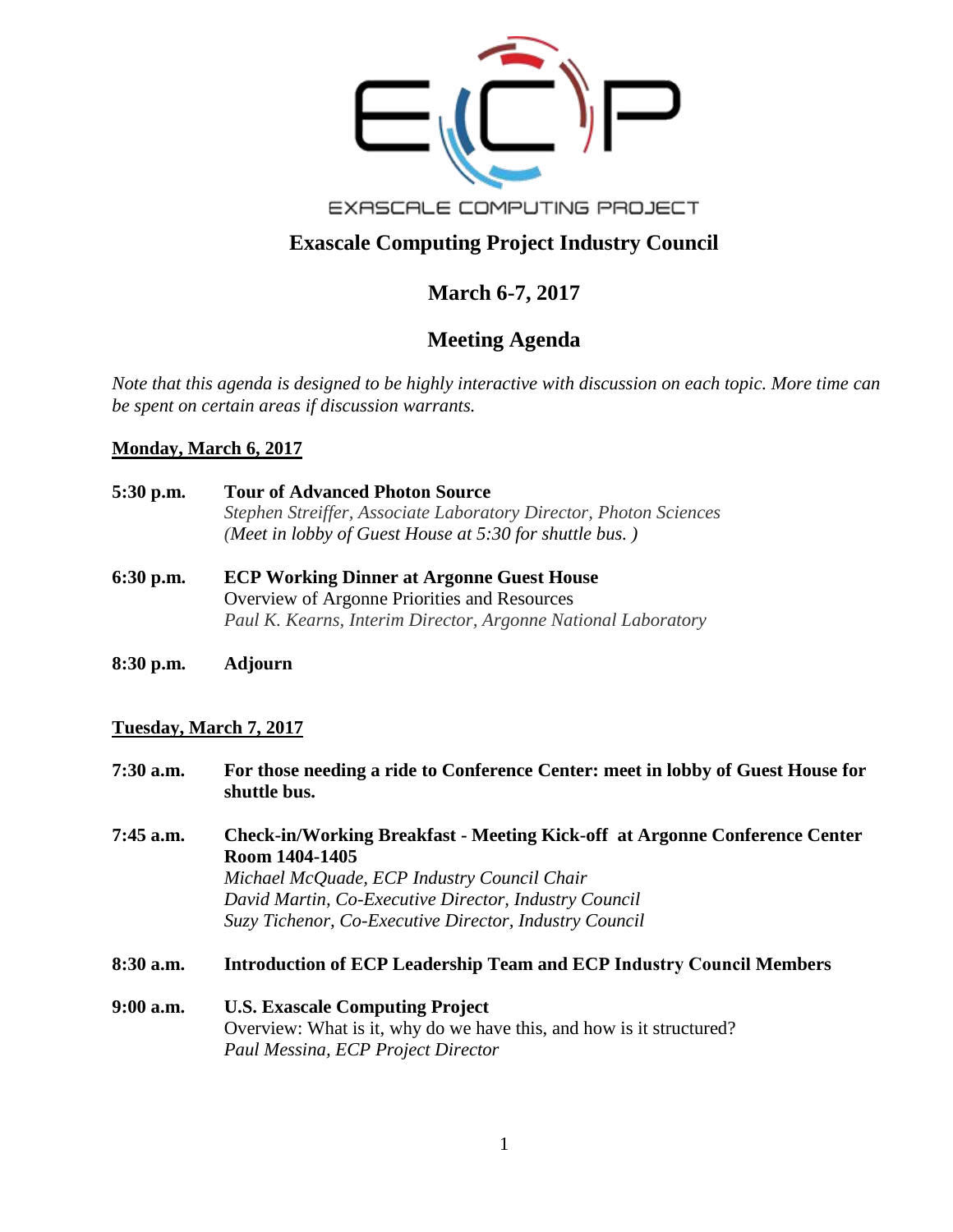

#### **10:00 a.m. ECP Focus Area: Applications Development** *Doug Kothe, Director, ECP Applications Development*

Questions to Consider:

- How does modeling and simulation fit into your business model? Can you give us some examples?
- How does modeling and simulation enter into your firm's business/decision making process? What is the "workflow?"
- What are your "killer app" problems?
- Where are your "go to" technologies for applications?
- Which data analytics applications are you using?
- **10:30 a.m. Break**

:

### **11:00 a.m. ECP Focus Area: Hardware Technology**

*Jim Ang, Director, ECP Hardware Technology* 

Questions to Consider:

- Open Source is expanding into hardware technology as well, e.g. Facebook's Open Compute Project, UC-Berkeley's RISC-V, Elon Musk's opening of Tesla's battery technology portfolio, etc. What are your thoughts on the role of open source for your company?
- How important are public, private and hybrid cloud capabilities to your HPC computing strategy?

### **11:30 a.m. ECP Focus Area: Software Technology**

*Rajeev Thakur, Director, ECP Software Technology* 

Questions to Consider:

- How can the software technologies developed in ECP (i.e., programming models, tools, libraries, etc.) be transitioned for gainful use by industry? And vice versa: What industry efforts can ECP leverage in this area?
- What software challenges does industry foresee at the Exascale level that are not being addressed by current ECP efforts?